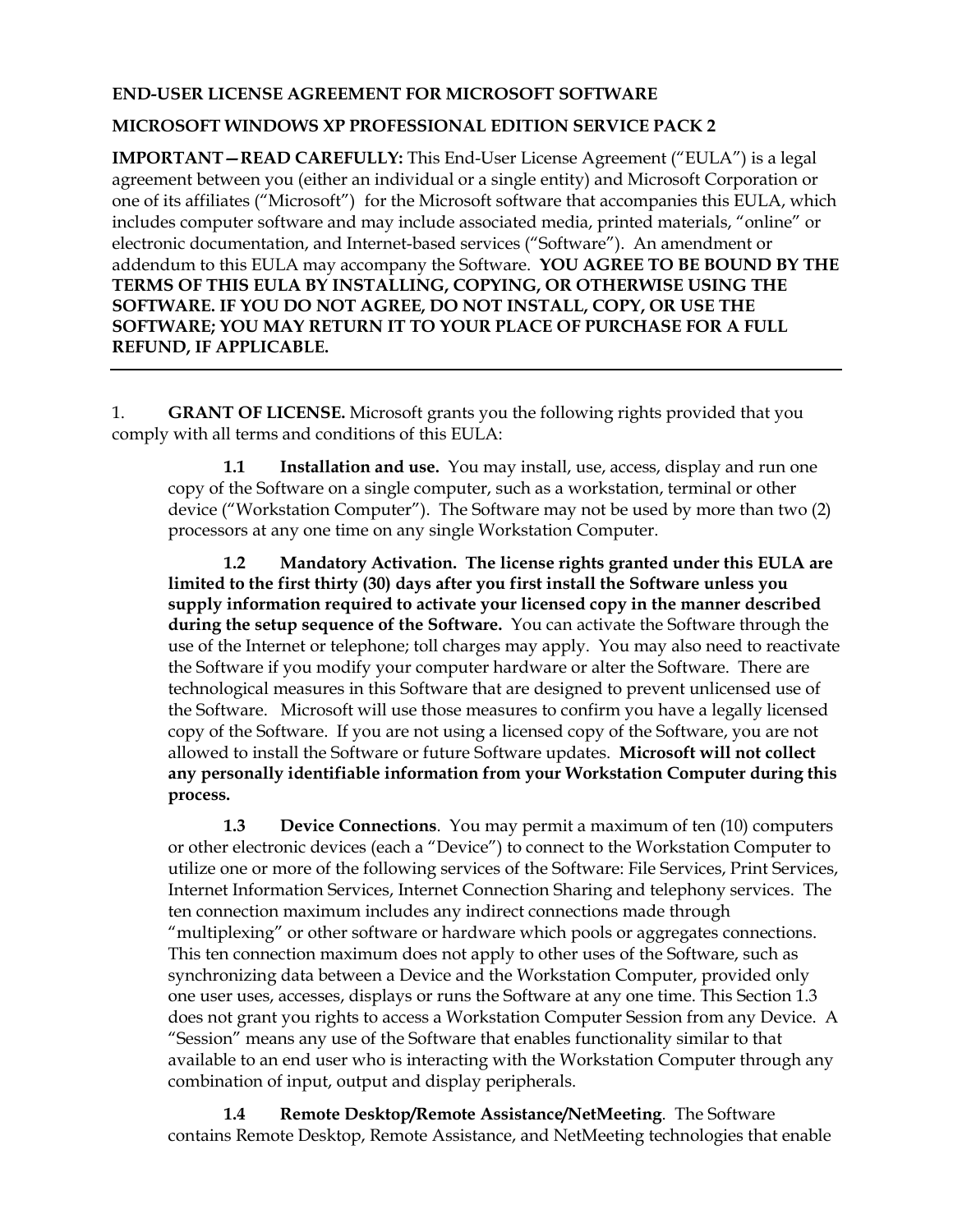the Software or applications installed on the Workstation Computer (sometimes referred to as a host device) to be accessed remotely from other Devices. You may use the Software's Remote Desktop feature (or other software which provides similar functionality for a similar purpose) to access a Workstation Computer Session from any Device provided you acquire a separate Software license for that Device. As an exception to this rule, the person who is the single primary user of the Workstation Computer may access a Workstation Computer Session from any Device without acquiring an additional Software license for that Device. When you are using Remote Assistance or NetMeeting (or other software which provides similar functionality for a similar purpose) you may share a Session with other users without any limit on the number of Device connections and without acquiring additional licenses for the Software. For Microsoft and non-Microsoft applications, you should consult the license agreement accompanying the applicable software or contact the applicable licensor to determine whether use of the software with Remote Desktop, Remote Assistance, or NetMeeting is permitted without an additional license.

1.5 Storage/Network Use. You may also store or install a copy of the Software on a storage device, such as a network server, used only to install or run the Software on your other Workstation Computers over an internal network; however, you must acquire and dedicate an additional license for each separate Workstation Computer on or from which the Software is installed, used, accessed, displayed or run. Except as otherwise permitted by the NetMeeting and Remote Assistance features described above, a license for the Software may not be shared or used concurrently on different Workstation Computers.

2. AUTOMATIC INTERNET-BASED SERVICES. The Software features described below are enabled by default to connect via the Internet to Microsoft computer systems automatically, without separate notice to you. You consent to the operation of these features, unless you choose to switch them off or not use them. Microsoft does not obtain personal information through any of these features. For more information about these features, please see your Software documentation, the Microsoft online support site, or the privacy statement at http://go.microsoft.com/fwlink/?LinkId=25243.

2.1 Windows Update Features. If you connect hardware to your Workstation Computer, it may not have the drivers needed to communicate with that hardware. The Software's update feature can obtain the correct drivers from Microsoft and install them on your device. You can switch this update feature off.

2.2 Web Content Features. Under the Software's default configuration, if you are connected to the Internet, several features of the Software are enabled by default to retrieve content from Microsoft computer systems and display it to you. When you activate such a feature, it uses standard Internet protocols, which transmit the type of operating system, browser and language code of your Workstation Computer to the Microsoft computer system so that the content can be viewed properly from your Workstation Computer. These features only operate when you activate them, and you may choose to switch them off or not use them. Examples of these features include Windows Catalog, Search Assistant, and the Headlines and Search features of Help and Support Center.

2.3 Digital Certificates. The Software uses digital certificates based on the x.509 standard. These digital certificates confirm the identity of Internet users sending x.509 standard encrypted information. The software retrieves certificates and updates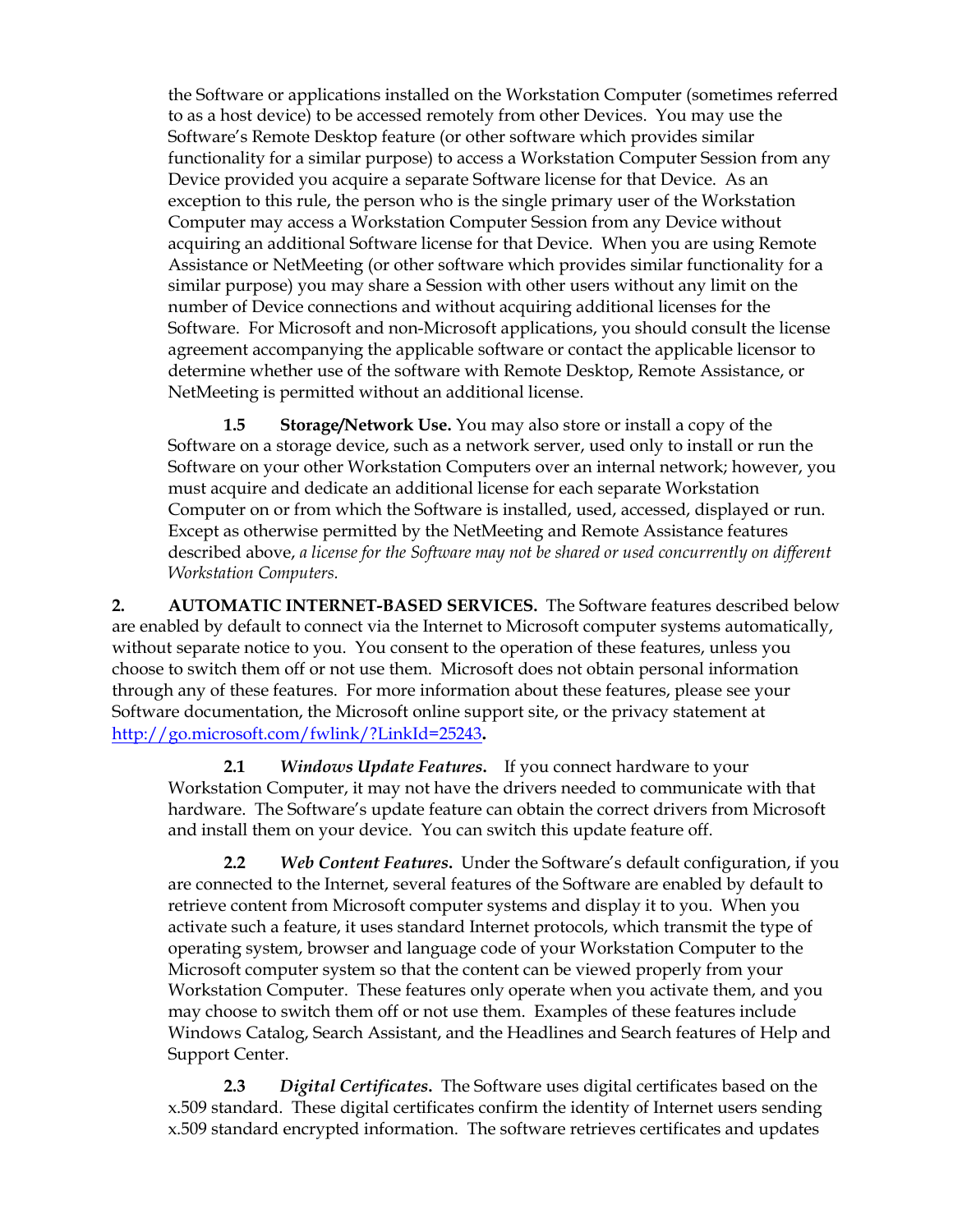certificate revocation lists. These security features operate only when you use the Internet.

2.4 Auto Root Update. The Auto Root Update feature updates the list of trusted certificate authorities. You can switch off the Auto Root Update feature.

2.5 Windows Media Player. Some features of Windows Media Player automatically contact Microsoft computer systems if you use Windows Media Player or specific features of it: features that (A) check for new codecs if your Workstation Computer does not have the correct ones for content you attempt to play (this feature may be switched off), and (B) check for new versions of Windows Media Player (this feature will operate only when you are using Windows Media Player).

2.6 Windows Media Digital Rights Management. Content providers are using the digital rights management technology for Windows Media contained in this Software ("WM-DRM") to protect the integrity of their content ("Secure Content") so that their intellectual property, including copyright, in such content is not misappropriated. Portions of this Software and third party applications such as media players use WM-DRM to play Secure Content ("WM-DRM Software"). If the WM-DRM Software's security has been compromised, owners of Secure Content ("Secure Content Owners") may request that Microsoft revoke the WM-DRM Software's right to copy, display and/or play Secure Content. Revocation does not alter the WM-DRM Software's ability to play unprotected content. A list of revoked WM-DRM Software is sent to your Workstation Computer whenever you download a license for Secure Content from the Internet. Microsoft may, in conjunction with such license, also download revocation lists onto your Workstation Computer on behalf of Secure Content Owners. Secure Content Owners may also require you to upgrade some of the WM-DRM components in this Software ("WM-DRM Upgrades") before accessing their content. When you attempt to play such content, WM-DRM Software built by Microsoft will notify you that a WM-DRM Upgrade is required and then ask for your consent before the WM-DRM Upgrade is downloaded. WM-DRM Software built by third parties may do the same. If you decline the upgrade, you will not be able to access content that requires the WM-DRM Upgrade; however, you will still be able to access unprotected content and Secure Content that does not require the upgrade. WM-DRM features that access the Internet, such as acquiring new licenses and/or performing a required WM-DRM Upgrade, can be switched off. When these features are switched off, you will still be able to play Secure Content if you have a valid license for such content already stored on your Workstation Computer.

3. RESERVATION OF RIGHTS AND OWNERSHIP. Microsoft reserves all rights not expressly granted to you in this EULA. The Software is protected by copyright and other intellectual property laws and treaties. Microsoft or its suppliers own the title, copyright, and other intellectual property rights in the Software. The Software is licensed, not sold.

4. LIMITATIONS ON REVERSE ENGINEERING, DECOMPILATION, AND DISASSEMBLY. You may not reverse engineer, decompile, or disassemble the Software, except and only to the extent that such activity is expressly permitted by applicable law notwithstanding this limitation.

5. NO RENTAL/COMMERCIAL HOSTING. You may not rent, lease, lend or provide commercial hosting services with the Software.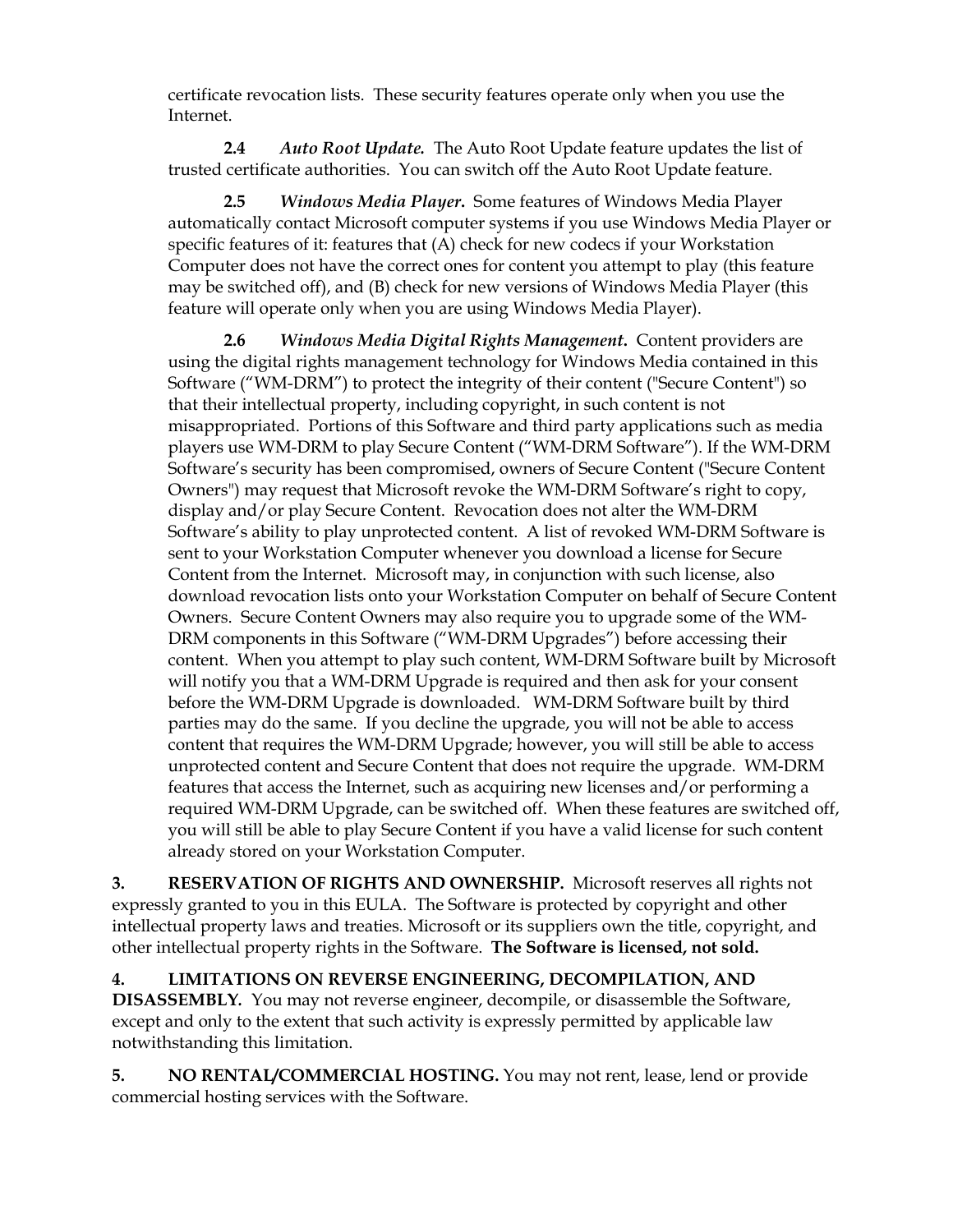6. LINKS TO THIRD PARTY SITES. You may link to third party sites through the use of the Software. The third party sites are not under the control of Microsoft, and Microsoft is not responsible for the contents of any third party sites, any links contained in third party sites, or any changes or updates to third party sites. Microsoft is not responsible for webcasting or any other form of transmission received from any third party sites. Microsoft is providing these links to third party sites to you only as a convenience, and the inclusion of any link does not imply an endorsement by Microsoft of the third party site.

7. ADDITIONAL SOFTWARE/SERVICES. This EULA applies to updates, supplements, add-on components, product support services, or Internet-based services components, of the Software that you may obtain from Microsoft after the date you obtain your initial copy of the Software, unless you accept updated terms or another agreement governs. Microsoft reserves the right to discontinue any Internet-based services provided to you or made available to you through the use of the Software.

8. UPGRADES. To use Software identified as an upgrade, you must first be licensed for the software identified by Microsoft as eligible for the upgrade. After upgrading, you may no longer use the software that formed the basis for your upgrade eligibility.

9. NOT FOR RESALE SOFTWARE. Software identified as "Not For Resale" or "NFR," may not be sold or otherwise transferred for value, or used for any purpose other than demonstration, test or evaluation.

10. ACADEMIC EDITION SOFTWARE. To use Software identified as "Academic Edition" or "AE," you must be a "Qualified Educational User." For qualification-related questions, please contact the Microsoft Sales Information Center/One Microsoft Way/Redmond, WA 98052-6399 or the Microsoft subsidiary serving your country.

11. NOTICES REGARDING THE MPEG-4 VISUAL STANDARD. The Software includes MPEG-4 visual decoding technology. This technology is a format for data compression of video information. For this technology, MPEG LA, L.L.C. requires this notice:

USE OF THIS PRODUCT IN ANY MANNER THAT COMPLIES WITH THE MPEG-4 VISUAL STANDARD IS PROHIBITED, EXCEPT FOR USE DIRECTLY RELATED TO (A) DATA OR INFORMATION (i) GENERATED BY AND OBTAINED WITHOUT CHARGE FROM A CONSUMER NOT THEREBY ENGAGED IN A BUSINESS ENTERPRISE, AND (ii) FOR PERSONAL USE ONLY; AND (B) OTHER USES SPECIFICALLY AND SEPARATELY LICENSED BY MPEG LA, L.L.C.

If you have questions regarding this notice, please contact MPEG LA, L.L.C., 250 Steele Street, Suite 300, Denver, Colorado 80206; Telephone 303 331.1880; FAX 303 331.1879; <http://www.mpegla.com>.

12. EXPORT RESTRICTIONS. You acknowledge that the Software is subject to U.S. export jurisdiction. You agree to comply with all applicable international and national laws that apply to the Software, including the U.S. Export Administration Regulations, as well as end-user, enduse, and destination restrictions issued by U.S. and other governments. For additional information see <u><http://www.microsoft.com/exporting/></u>.

13. END USER PROOF OF LICENSE. If you acquired the Software on a compact disc or other media, a genuine Microsoft "Proof of License" label with a genuine copy of the software identifies a licensed copy of the Software. To be valid, the label must appear on Microsoft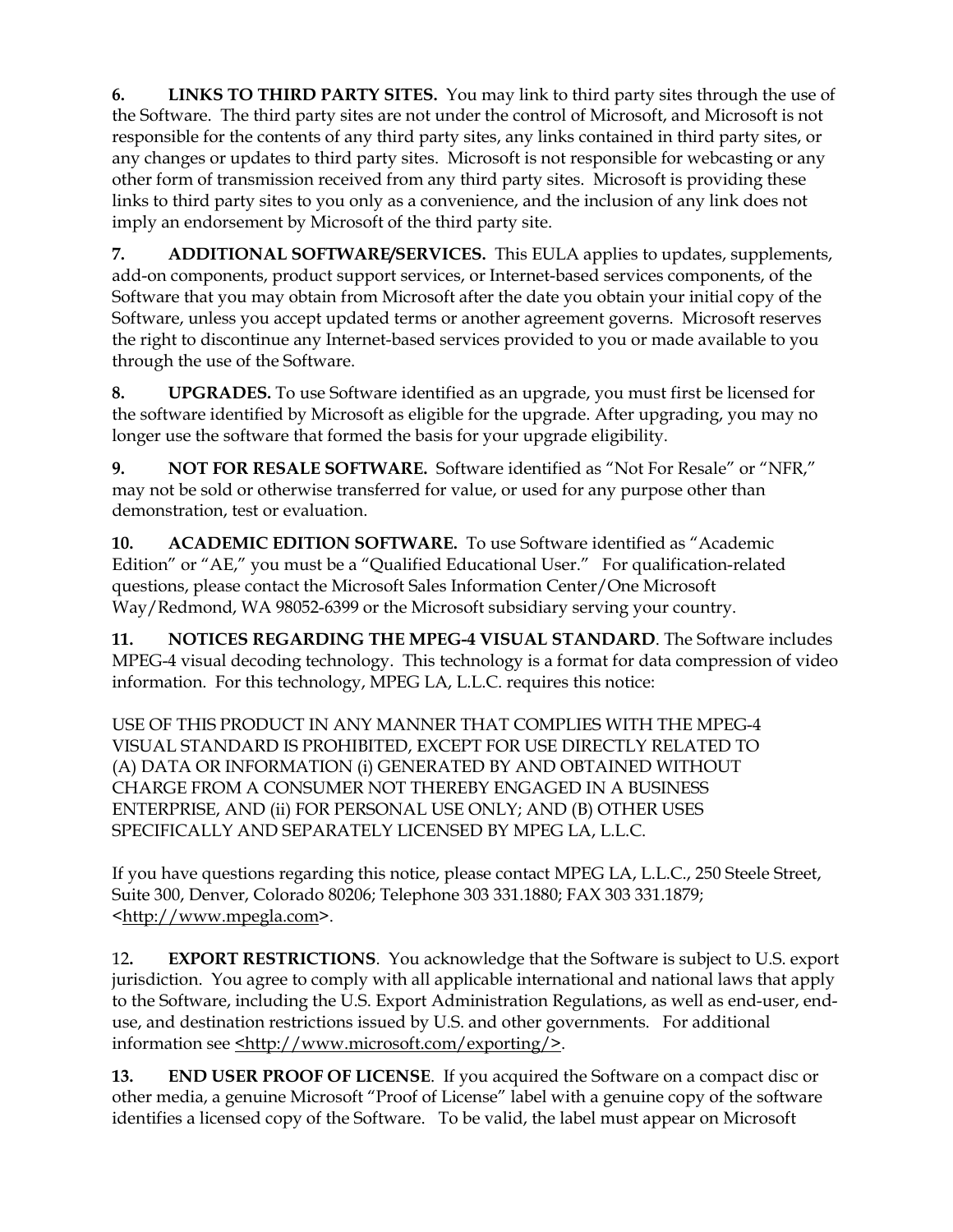software packaging. If you receive the label separately, it is invalid. You should keep the packaging that has the label on it to prove that you are licensed to use the Software.

14. SOFTWARE TRANSFER. Internal. You may move the Software to a different Workstation Computer. After the transfer, you must completely remove the Software from the former Workstation Computer. Transfer to Third Party. The initial user of the Software may make a one-time permanent transfer of this EULA and Software to another end user, provided the initial user retains no copies of the Software. This transfer must include the Software and the Proof of License label. The transfer may not be an indirect transfer, such as a consignment. Prior to the transfer, the end user receiving the Software must agree to all the EULA terms.

15. TERMINATION. Without prejudice to any other rights, Microsoft may terminate this EULA if you fail to comply with the terms and conditions of this EULA. In such event, you must destroy all copies of the Software and all of its component parts.

16. NOTICE REGARDING SECURITY. To help protect against breaches of security and malicious software, periodically back up your data and system information, use security features such as firewalls, and install and use security updates.

## 17. LIMITED WARRANTY FOR SOFTWARE ACQUIRED IN THE US AND CANADA.

Microsoft warrants that the Software will perform substantially in accordance with the accompanying materials for a period of ninety (90) days from the date of receipt.

If an implied warranty or condition is created by your state/jurisdiction and federal or state/provincial law prohibits disclaimer of it, you also have an implied warranty or condition, BUT ONLY AS TO DEFECTS DISCOVERED DURING THE PERIOD OF THIS LIMITED WARRANTY (NINETY DAYS). AS TO ANY DEFECTS DISCOVERED AFTER THE NINETY-DAY PERIOD, THERE IS NO WARRANTY OR CONDITION OF ANY KIND. Some states/jurisdictions do not allow limitations on how long an implied warranty or condition lasts, so the above limitation may not apply to you.

Any supplements or updates to the Software, including without limitation, any (if any) service packs or hot fixes provided to you after the expiration of the ninety day Limited Warranty period are not covered by any warranty or condition, express, implied or statutory.

LIMITATION ON REMEDIES; NO CONSEQUENTIAL OR OTHER DAMAGES. Your exclusive remedy for any breach of this Limited Warranty is as set forth below. **Except for any** refund elected by Microsoft, YOU ARE NOT ENTITLED TO ANY DAMAGES, INCLUDING BUT NOT LIMITED TO CONSEQUENTIAL DAMAGES, if the Software does not meet Microsoft's Limited Warranty, and, to the maximum extent allowed by applicable law, even if any remedy fails of its essential purpose. The terms of Section 19 ("Exclusion of Incidental, Consequential and Certain Other Damages") are also incorporated into this Limited Warranty. Some states/jurisdictions do not allow the exclusion or limitation of incidental or consequential damages, so the above limitation or exclusion may not apply to you. This Limited Warranty gives you specific legal rights. You may have other rights which vary from state/jurisdiction to state/jurisdiction. YOUR EXCLUSIVE REMEDY. Microsoft's and its suppliers' entire liability and your exclusive remedy for any breach of this Limited Warranty or for any other breach of this EULA or for any other liability relating to the Software shall be, at Microsoft's option from time to time exercised subject to applicable law, (a) return of the amount paid (if any) for the Software, or (b) repair or replacement of the Software, that does not meet this Limited Warranty and that is returned to Microsoft with a copy of your receipt. You will receive the remedy elected by Microsoft without charge, except that you are responsible for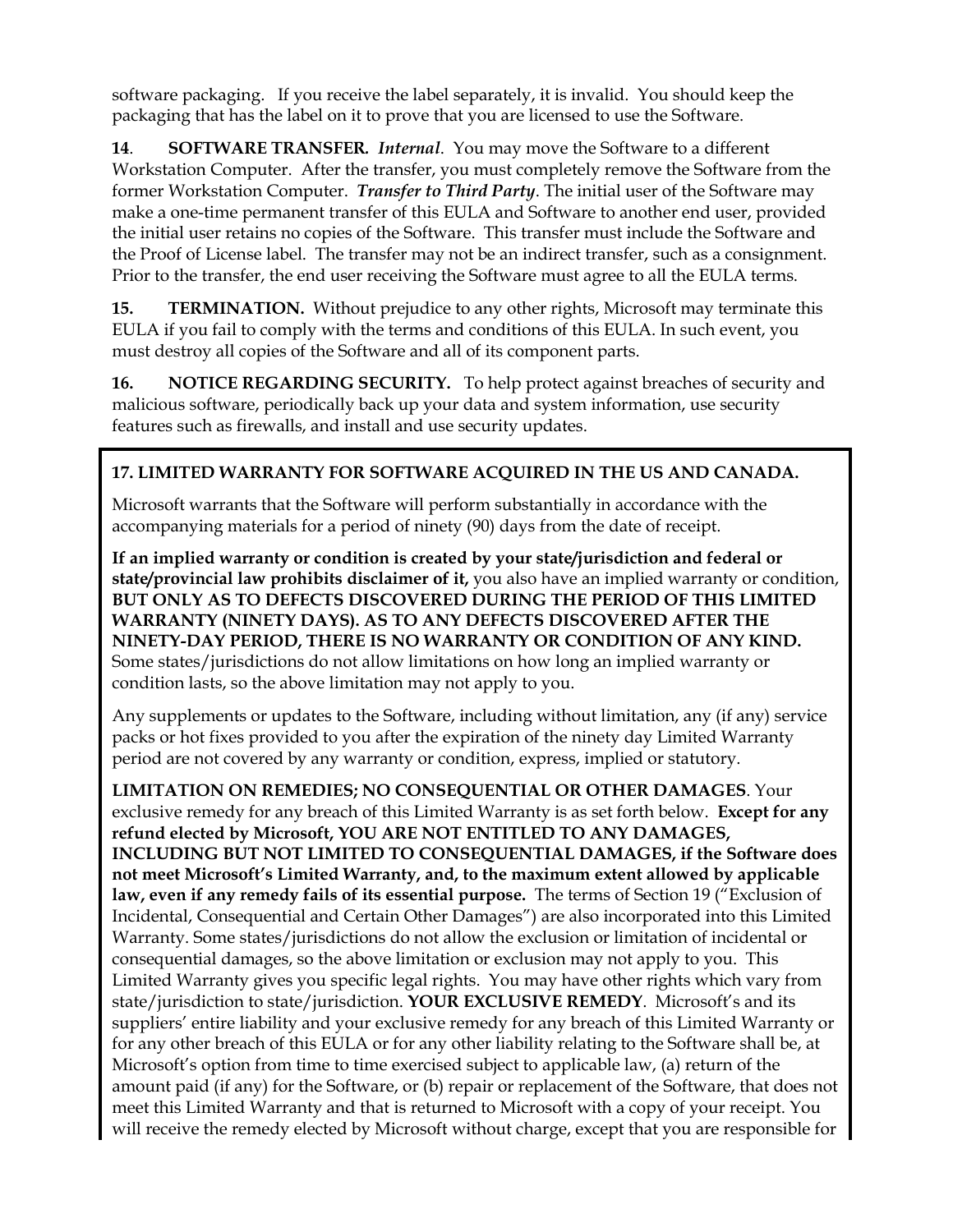any expenses you may incur (e.g. cost of shipping the Software to Microsoft). This Limited Warranty is void if failure of the Software has resulted from accident, abuse, misapplication, abnormal use or a virus. Any replacement Software will be warranted for the remainder of the original warranty period or thirty (30) days, whichever is longer, and Microsoft will use commercially reasonable efforts to provide your remedy within a commercially reasonable time of your compliance with Microsoft's warranty remedy procedures. Outside the United States or Canada, neither these remedies nor any product support services offered by Microsoft are available without proof of purchase from an authorized international source. To exercise your remedy, contact: Microsoft, Attn. Microsoft Sales Information Center/One Microsoft Way/Redmond, WA 98052-6399, or the Microsoft subsidiary serving your country.

18. **DISCLAIMER OF WARRANTIES.** The Limited Warranty that appears above is the only express warranty made to you and is provided in lieu of any other express warranties or similar obligations (if any) created by any advertising, documentation, packaging, or other communications. Except for the Limited Warranty and to the maximum extent permitted by applicable law, Microsoft and its suppliers provide the Software and support services (if any) AS IS AND WITH ALL FAULTS, and hereby disclaim all other warranties and conditions, whether express, implied or statutory, including, but not limited to, any (if any) implied warranties, duties or conditions of merchantability, of fitness for a particular purpose, of reliability or availability, of accuracy or completeness of responses, of results, of workmanlike effort, of lack of viruses, and of lack of negligence, all with regard to the Software, and the provision of or failure to provide support or other services, information, software, and related content through the Software or otherwise arising out of the use of the Software. ALSO, THERE IS NO WARRANTY OR CONDITION OF TITLE, QUIET ENJOYMENT, QUIET POSSESSION, CORRESPONDENCE TO DESCRIPTION OR NON-INFRINGEMENT WITH REGARD TO THE SOFTWARE.

19. EXCLUSION OF INCIDENTAL, CONSEQUENTIAL AND CERTAIN OTHER DAMAGES. TO THE MAXIMUM EXTENT PERMITTED BY APPLICABLE LAW, IN NO EVENT SHALL MICROSOFT OR ITS SUPPLIERS BE LIABLE FOR ANY SPECIAL, INCIDENTAL, PUNITIVE, INDIRECT, OR CONSEQUENTIAL DAMAGES WHATSOEVER (INCLUDING, BUT NOT LIMITED TO, DAMAGES FOR LOSS OF PROFITS OR CONFIDENTIAL OR OTHER INFORMATION, FOR BUSINESS INTERRUPTION, FOR PERSONAL INJURY, FOR LOSS OF PRIVACY, FOR FAILURE TO MEET ANY DUTY INCLUDING OF GOOD FAITH OR OF REASONABLE CARE, FOR NEGLIGENCE, AND FOR ANY OTHER PECUNIARY OR OTHER LOSS WHATSOEVER) ARISING OUT OF OR IN ANY WAY RELATED TO THE USE OF OR INABILITY TO USE THE SOFTWARE, THE PROVISION OF OR FAILURE TO PROVIDE SUPPORT OR OTHER SERVICES, INFORMATON, SOFTWARE, AND RELATED CONTENT THROUGH THE SOFTWARE OR OTHERWISE ARISING OUT OF THE USE OF THE SOFTWARE, OR OTHERWISE UNDER OR IN CONNECTION WITH ANY PROVISION OF THIS EULA, EVEN IN THE EVENT OF THE FAULT, TORT (INCLUDING NEGLIGENCE), MISREPRESENTATION, STRICT LIABILITY, BREACH OF CONTRACT OR BREACH OF WARRANTY OF MICROSOFT OR ANY SUPPLIER, AND EVEN IF MICROSOFT OR ANY SUPPLIER HAS BEEN ADVISED OF THE POSSIBILITY OF SUCH DAMAGES.

20. LIMITATION OF LIABILITY AND REMEDIES. Notwithstanding any damages that you might incur for any reason whatsoever (including, without limitation, all damages referenced herein and all direct or general damages in contract or anything else), the entire liability of Microsoft and any of its suppliers under any provision of this EULA and your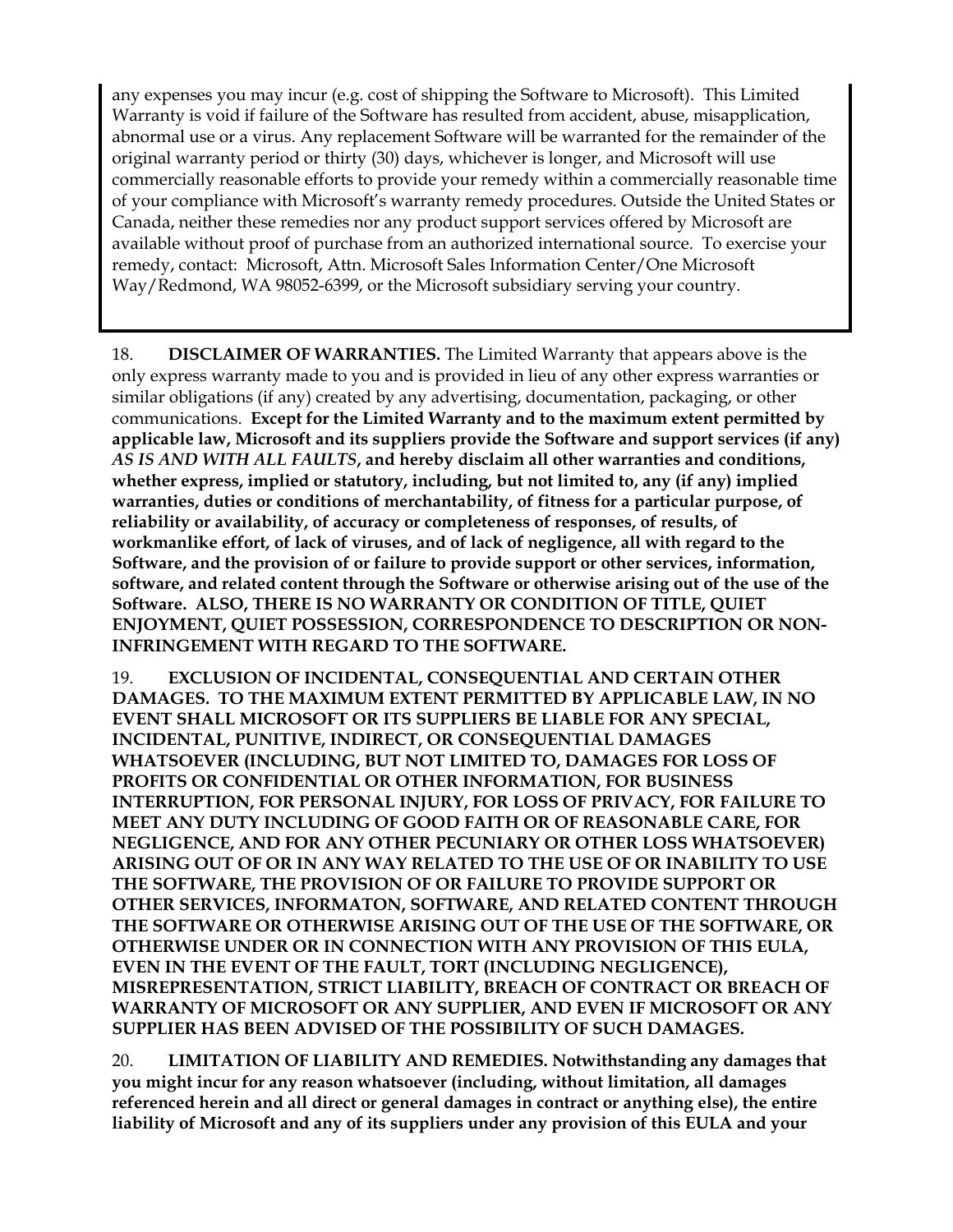exclusive remedy hereunder (except for any remedy of repair or replacement elected by Microsoft with respect to any breach of the Limited Warranty) shall be limited to the greater of the actual damages you incur in reasonable reliance on the Software up to the amount actually paid by you for the Software or US\$5.00. The foregoing limitations, exclusions and disclaimers (including Sections 17, 18, and 19) shall apply to the maximum extent permitted by applicable law, even if any remedy fails its essential purpose.

21. U.S. GOVERNMENT LICENSE RIGHTS. All Software provided to the U.S. Government pursuant to solicitations issued on or after December 1, 1995 is provided with the commercial license rights and restrictions described elsewhere herein. All Software provided to the U.S. Government pursuant to solicitations issued prior to December 1, 1995 is provided with "Restricted Rights" as provided for in FAR, 48 CFR 52.227-14 (JUNE 1987) or DFAR, 48 CFR 252.227-7013 (OCT 1988), as applicable.

22. APPLICABLE LAW. If you acquired this Software in the United States, this EULA is governed by the laws of the State of Washington. If you acquired this Software in Canada, unless expressly prohibited by local law, this EULA is governed by the laws in force in the Province of Ontario, Canada; and, in respect of any dispute which may arise hereunder, you consent to the jurisdiction of the federal and provincial courts sitting in Toronto, Ontario. If you acquired this Software in the European Union, Iceland, Norway, or Switzerland, then local law applies. If you acquired this Software in any other country, then local law may apply.

23. ENTIRE AGREEMENT; SEVERABILITY. This EULA (including any addendum or amendment to this EULA which is included with the Software) is the entire agreement between you and Microsoft relating to the Software and the support services (if any) and they supersede all prior or contemporaneous oral or written communications, proposals and representations with respect to the Software or any other subject matter covered by this EULA. To the extent the terms of any Microsoft policies or programs for support services conflict with the terms of this EULA, the terms of this EULA shall control. If any provision of this EULA is held to be void, invalid, unenforceable or illegal, the other provisions shall continue in full force and effect.

## Si vous avez acquis votre produit Microsoft au CANADA, la garantie limitée suivante vous concerne :

# GARANTIE LIMITÉE

Microsoft garantit que le Logiciel fonctionnera conformément aux documents inclus pendant une période de 90 jours suivant la date de réception.

Si une garantie ou condition implicite est créée par votre État ou votre territoire et qu'une loi fédérale ou provinciale ou État en interdit le déni, vous jouissez également d'une garantie ou condition implicite, MAIS UNIQUEMENT POUR LES DÉFAUTS DÉCOUVERTS DURANT LA PÉRIODE DE LA PRÉSENTE GARANTIE LIMITÉE (QUATRE-VINGT-DIX JOURS). IL N'Y A AUCUNE GARANTIE OU CONDITION DE QUELQUE NATURE QUE CE SOIT QUANT AUX DÉFAUTS DÉCOUVERTS APRÈS CETTE PÉRIODE DE QUATRE-VINGT-DIX JOURS. Certains États ou territoires ne permettent pas de limiter la durée d'une garantie ou condition implicite de sorte que la limitation ci-dessus peut ne pas s'appliquer à vous.

Tous les suppléments ou toutes les mises à jour relatifs au Logiciel, notamment, les ensembles de services ou les réparations à chaud (le cas échéant) qui vous sont fournis après l'expiration de la période de quatre-vingt-dix jours de la garantie limitée ne sont pas couverts par quelque garantie ou condition que ce soit, expresse ou implicite.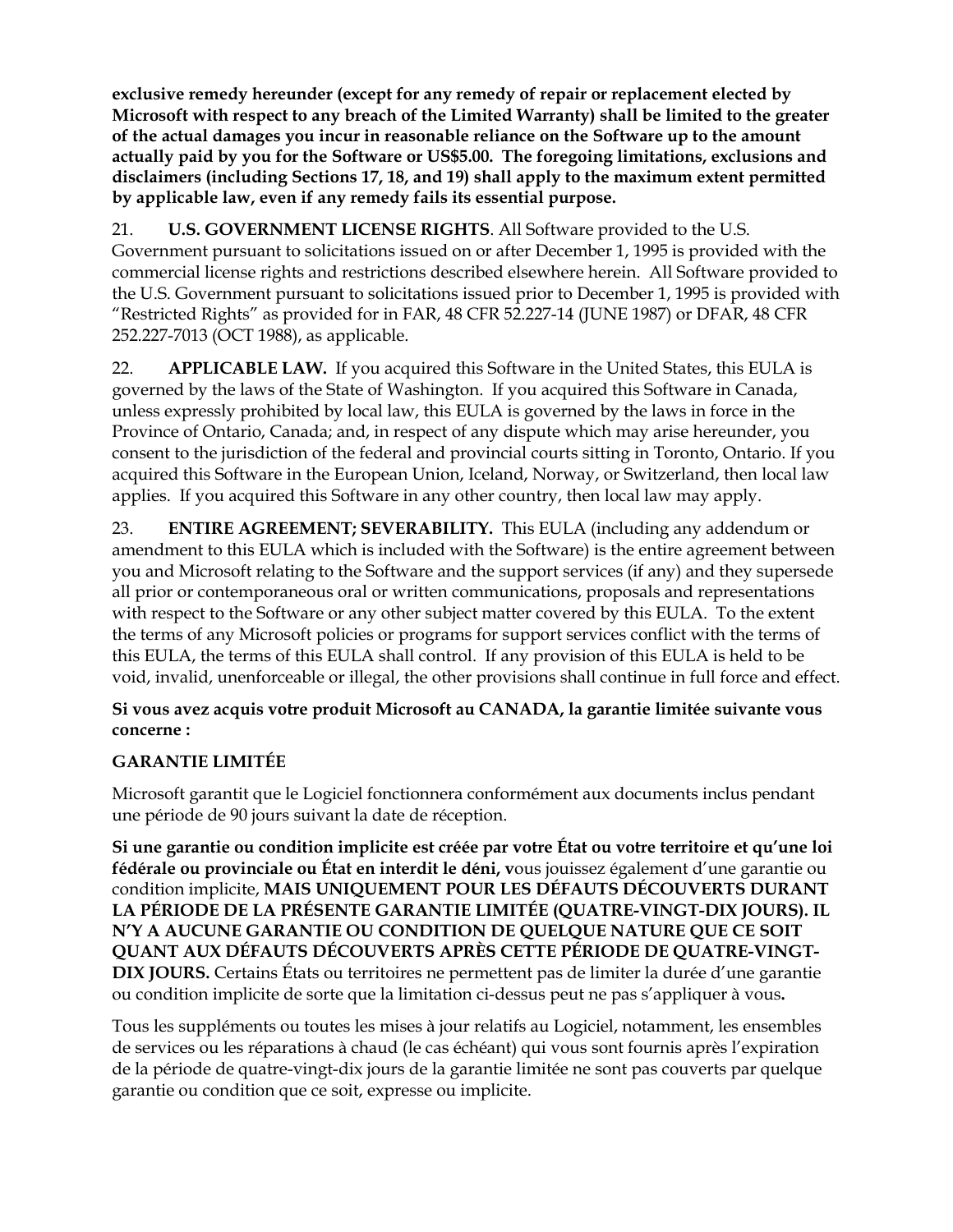LIMITATION DES RECOURS; ABSENCE DE DOMMAGES INDIRECTS OU AUTRES. Votre recours exclusif pour toute violation de la présente garantie limitée est décrit ci-après. Sauf pour tout remboursement au choix de Microsoft, si le Logiciel ne respecte pas la garantie limitée de Microsoft et, dans la mesure maximale permise par les lois applicables, même si tout recours n'atteint pas son but essentiel, VOUS N'AVEZ DROIT À AUCUNS DOMMAGES, NOTAMMENT DES DOMMAGES INDIRECTS. Les modalités de la clause «Exclusion des dommages accessoires, indirects et de certains autres dommages » sont également intégrées à la présente garantie limitée. Certains États ou territoires ne permettent pas l'exclusion ou la limitation des dommages indirects ou accessoires de sorte que la limitation ou l'exclusion ci-dessus peut ne pas s'appliquer à vous. La présente garantie limitée vous donne des droits légaux spécifiques. Vous pouvez avoir d'autres droits qui peuvent varier d'un territoire ou d'un État à un autre. VOTRE RECOURS EXCLUSIF. L'obligation intégrale de Microsoft et de ses fournisseurs et votre recours exclusif seront, selon le choix de Microsoft de temps à autre sous réserve de toute loi applicable, a) le remboursement du prix payé, le cas échéant, pour le Logiciel ou b) la réparation ou le remplacement du Logiciel qui ne respecte pas la présente garantie limitée et qui est retourné à Microsoft avec une copie de votre reçu. Vous recevrez la compensation choisie par Microsoft, sans frais, sauf que vous êtes responsable des dépenses que vous pourriez engager (p. ex., les frais d'envoi du Logiciel à Microsoft). La présente garantie limitée est nulle si la défectuosité du Logiciel est causée par un accident, un usage abusif, une mauvaise application, un usage anormal ou un virus. Tout Logiciel de remplacement sera garanti pour le reste de la période de garantie initiale ou pendant trente (30) jours, selon la plus longue entre ces deux périodes. À l'extérieur des États-Unis ou du Canada, ces recours ou l'un quelconque des services de soutien technique offerts par Microsoft ne sont pas disponibles sans preuve d'achat d'une source internationale autorisée. Pour exercer votre recours, vous devez communiquer avec Microsoft et vous adresser au Microsoft Sales Information Center/One Microsoft Way/Redmond, WA 98052-6399, ou à la filiale de Microsoft de votre pays.

DÉNI DE GARANTIES. La garantie limitée mentionnée ci-dessus constitue la seule garantie expresse qui vous est donnée et remplace toutes autres garanties expresses (s'il en est) mentionnées dans un document ou sur un emballage. Sauf en ce qui a trait à la garantie limitée et dans la mesure maximale permise par les lois applicables, le Logiciel et les services de soutien technique (le cas échéant) sont fournis TELS QUELS ET AVEC TOUS LES DÉFAUTS par Microsoft et ses fournisseurs, lesquels par les présentes dénient toutes autres garanties et conditions expresses, implicites ou en vertu de la loi, notamment (le cas échéant) les garanties, devoirs ou conditions implicites de qualité marchande, d'adaptation à un usage particulier, d'exactitude ou d'exhaustivité des réponses, des résultats, des efforts déployés selon les règles de l'art, d'absence de virus et de négligence, le tout à l'égard du Logiciel et de la prestation des services de soutien technique ou de l'omission d'une telle prestation. PAR AILLEURS, IL N'Y A AUCUNE GARANTIE OU CONDITION QUANT AU TITRE DE PROPRIÉTÉ, À LA JOUISSANCE OU LA POSSESSION PAISIBLE, À LA CONCORDANCE À UNE DESCRIPTION NI QUANT À UNE ABSENCE DE CONTREFAÇON CONCERNANT LE LOGICIEL.

EXCLUSION DES DOMMAGES ACCESSOIRES, INDIRECTS ET DE CERTAINS AUTRES DOMMAGES. DANS LA MESURE MAXIMALE PERMISE PAR LES LOIS APPLICABLES, EN AUCUN CAS MICROSOFT OU SES FOURNISSEURS NE SERONT RESPONSABLES DES DOMMAGES SPÉCIAUX, CONSÉCUTIFS, ACCESSOIRES OU INDIRECTS DE QUELQUE NATURE QUE CE SOIT (NOTAMMENT, LES DOMMAGES À L'ÉGARD DU MANQUE À GAGNER OU DE LA DIVULGATION DE RENSEIGNEMENTS CONFIDENTIELS OU AUTRES, DE LA PERTE D'EXPLOITATION, DE BLESSURES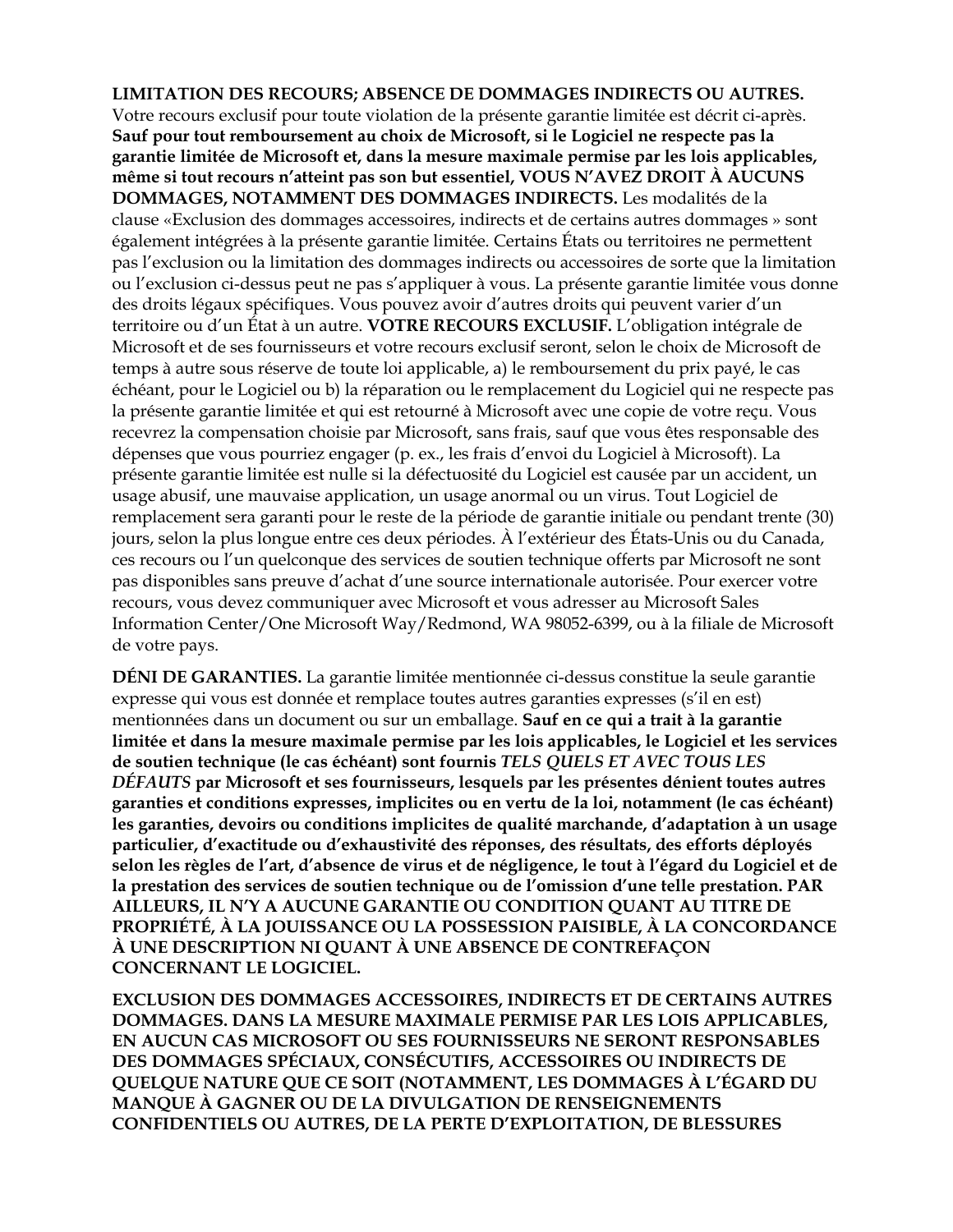CORPORELLES, DE LA VIOLATION DE LA VIE PRIVÉE, DE L'OMISSION DE REMPLIR TOUT DEVOIR, Y COMPRIS D'AGIR DE BONNE FOI OU D'EXERCER UN SOIN RAISONNABLE, DE LA NÉGLIGENCE ET DE TOUTE AUTRE PERTE PÉCUNIAIRE OU AUTRE PERTE DE QUELQUE NATURE QUE CE SOIT) SE RAPPORTANT DE QUELQUE MANIÈRE QUE CE SOIT À L'UTILISATION DU LOGICIEL OU À L'INCAPACITÉ DE S'EN SERVIR, À LA PRESTATION OU À L'OMISSION D'UNE TELLE PRESTATION DE SERVICES DE SOUTIEN TECHNIQUE OU AUTREMENT AUX TERMES DE TOUTE DISPOSITION DU PRÉSENT EULA OU RELATIVEMENT À UNE TELLE DISPOSITION, MÊME EN CAS DE FAUTE, DE DÉLIT CIVIL (Y COMPRIS LA NÉGLIGENCE), DE RESPONSABILITÉ STRICTE, DE VIOLATION DE CONTRAT OU DE VIOLATION DE GARANTIE DE MICROSOFT OU DE TOUT FOURNISSEUR ET MÊME SI MICROSOFT OU TOUT FOURNISSEUR A ÉTÉ AVISÉ DE LA POSSIBILITÉ DE TELS DOMMAGES.

LIMITATION DE RESPONSABILITÉ ET RECOURS. Malgré les dommages que vous puissiez subir pour quelque motif que ce soit (notamment, tous les dommages susmentionnés et tous les dommages directs ou généraux), l'obligation intégrale de Microsoft et de l'un ou l'autre de ses fournisseurs aux termes de toute disposition du présent EULA et votre recours exclusif à l'égard de tout ce qui précède (sauf en ce qui concerne tout recours de réparation ou de remplacement choisi par Microsoft à l'égard de tout manquement à la garantie limitée) se limite au plus élevé entre les montants suivants : le montant que vous avez réellement payé pour le Logiciel ou 5,00 \$US. Les limites, exclusions et dénis qui précèdent (y compris les clauses cidessus), s'appliquent dans la mesure maximale permise par les lois applicables, même si tout recours n'atteint pas son but essentiel.

La présente Convention est régie par les lois de la province d'Ontario, Canada. Chacune des parties à la présente reconnaît irrévocablement la compétence des tribunaux de la province d'Ontario et consent à instituer tout litige qui pourrait découler de la présente auprès des tribunaux situés dans le district judiciaire de York, province d'Ontario.

Au cas où vous auriez des questions concernant cette licence ou que vous désiriez vous mettre en rapport avec Microsoft pour quelque raison que ce soit, veuillez contacter la succursale Microsoft desservant votre pays, dont l'adresse est fournie dans ce produit, ou écrivez à : Microsoft Sales Information Center, One Microsoft Way, Redmond, Washington 98052-6399.

## The following MICROSOFT GUARANTEE applies to you if you acquired this Software in any other country:

Statutory rights not affected - The following guarantee is not restricted to any territory and does not affect any statutory rights that you may have from your reseller or from Microsoft if you acquired the Software directly from Microsoft. If you acquired the Software or any support services in Australia, New Zealand or Malaysia, please see the "Consumer rights" section below.

The guarantee - The Software is designed and offered as a general-purpose software, not for any user's particular purpose. You accept that no Software is error free and you are strongly advised to back-up your files regularly. Provided that you have a valid license, Microsoft guarantees that a) for a period of 90 days from the date of receipt of your license to use the Software or the shortest period permitted by applicable law it will perform substantially in accordance with the written materials that accompany the Software; and b) any support services provided by Microsoft shall be substantially as described in applicable written materials provided to you by Microsoft and Microsoft support engineers will use reasonable efforts, care